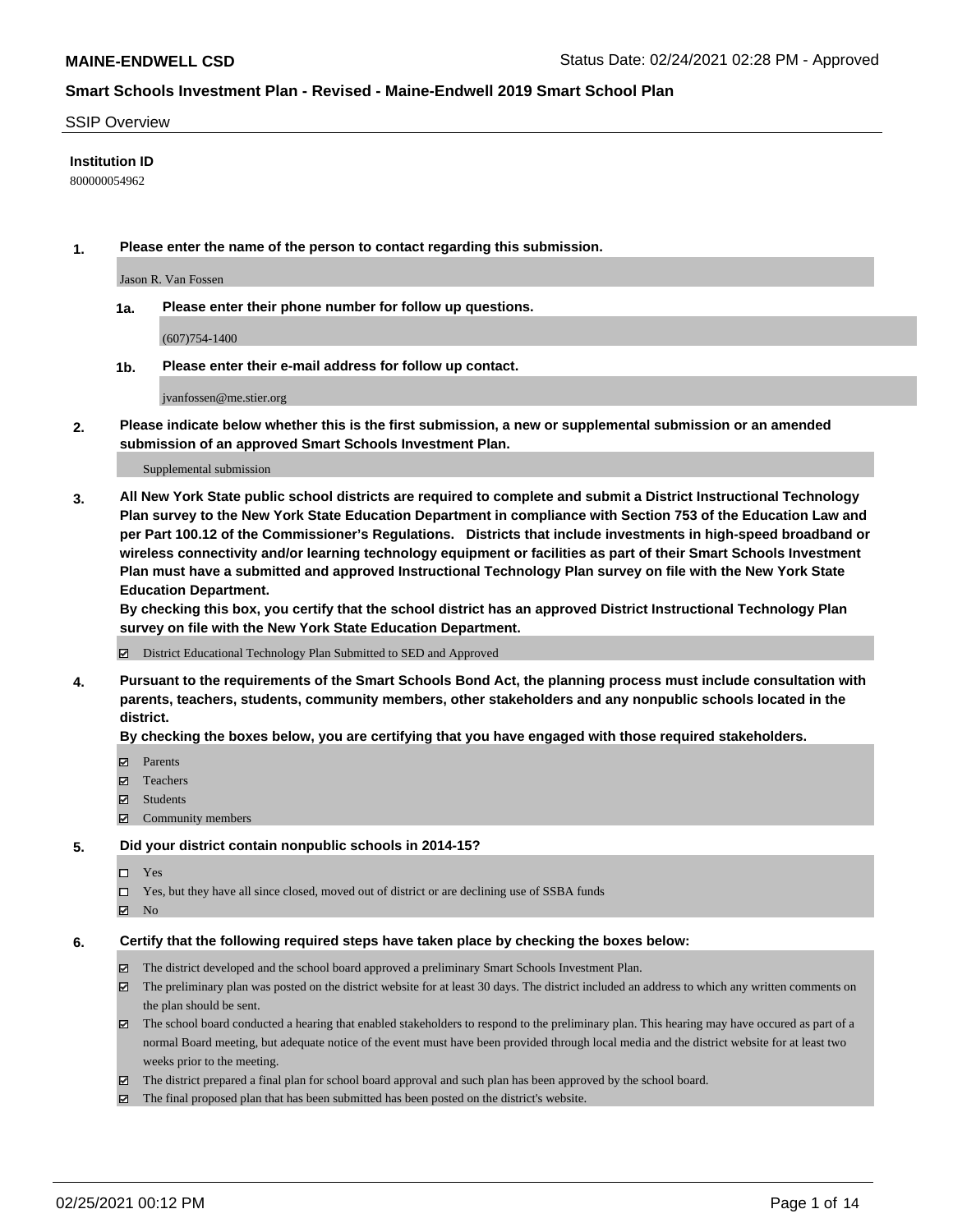SSIP Overview

**6a. Please upload the proposed Smart Schools Investment Plan (SSIP) that was posted on the district's website, along with any supporting materials. Note that this should be different than your recently submitted Educational Technology Survey. The Final SSIP, as approved by the School Board, should also be posted on the website and remain there during the course of the projects contained therein.**

SmartSchoolPresentJune2019.pdf 2019 Smart School Investment Plan.pptx

**6b. Enter the webpage address where the final Smart Schools Investment Plan is posted. The Plan should remain posted for the life of the included projects.**

https://www.me.stier.org/Downloads/2019%20Smart%20School%20Investment%20Plan2.pdf

**7. Please enter an estimate of the total number of students and staff that will benefit from this Smart Schools Investment Plan based on the cumulative projects submitted to date.**

2,439

**8. An LEA/School District may partner with one or more other LEA/School Districts to form a consortium to pool Smart Schools Bond Act funds for a project that meets all other Smart School Bond Act requirements. Each school district participating in the consortium will need to file an approved Smart Schools Investment Plan for the project and submit a signed Memorandum of Understanding that sets forth the details of the consortium including the roles of each respective district.**

 $\Box$  The district plans to participate in a consortium to partner with other school district(s) to implement a Smart Schools project.

**9. Please enter the name and 6-digit SED Code for each LEA/School District participating in the Consortium.**

| <b>Partner LEA/District</b> | <b>ISED BEDS Code</b> |
|-----------------------------|-----------------------|
| (No Response)               | (No Response)         |

**10. Please upload a signed Memorandum of Understanding with all of the participating Consortium partners.**

(No Response)

**11. Your district's Smart Schools Bond Act Allocation is:**

\$1,877,858

**12. Final 2014-15 BEDS Enrollment to calculate Nonpublic Sharing Requirement**

|              | Public Enrollment | Nonpublic Enrollment | 'Total Enrollment | l Nonpublic Percentage |
|--------------|-------------------|----------------------|-------------------|------------------------|
| l Enrollment | 2.372             |                      | 2.372.00          | 0.00                   |

**13. This table compares each category budget total, as entered in that category's page, to the total expenditures listed in the category's expenditure table. Any discrepancies between the two must be resolved before submission.**

|                                                 | Sub-Allocations   | <b>Expenditure Totals</b> | Difference |
|-------------------------------------------------|-------------------|---------------------------|------------|
| School Connectivity                             | 0.00              | 0.00                      | 0.00       |
| Connectivity Projects for<br><b>Communities</b> | 0.00              | 0.00                      | 0.00       |
| Classroom Technology                            | 0.00              | 0.00                      | 0.00       |
| Pre-Kindergarten Classrooms                     | 0.00              | 0.00                      | 0.00       |
| Replace Transportable<br><b>Classrooms</b>      | $\overline{0.00}$ | 0.00                      | 0.00       |
| High-Tech Security Features                     | 1.144.000.00      | 1.144.000.00              | 0.00       |
| Nonpublic Loan                                  | $\overline{0.00}$ | 0.00                      | 0.00       |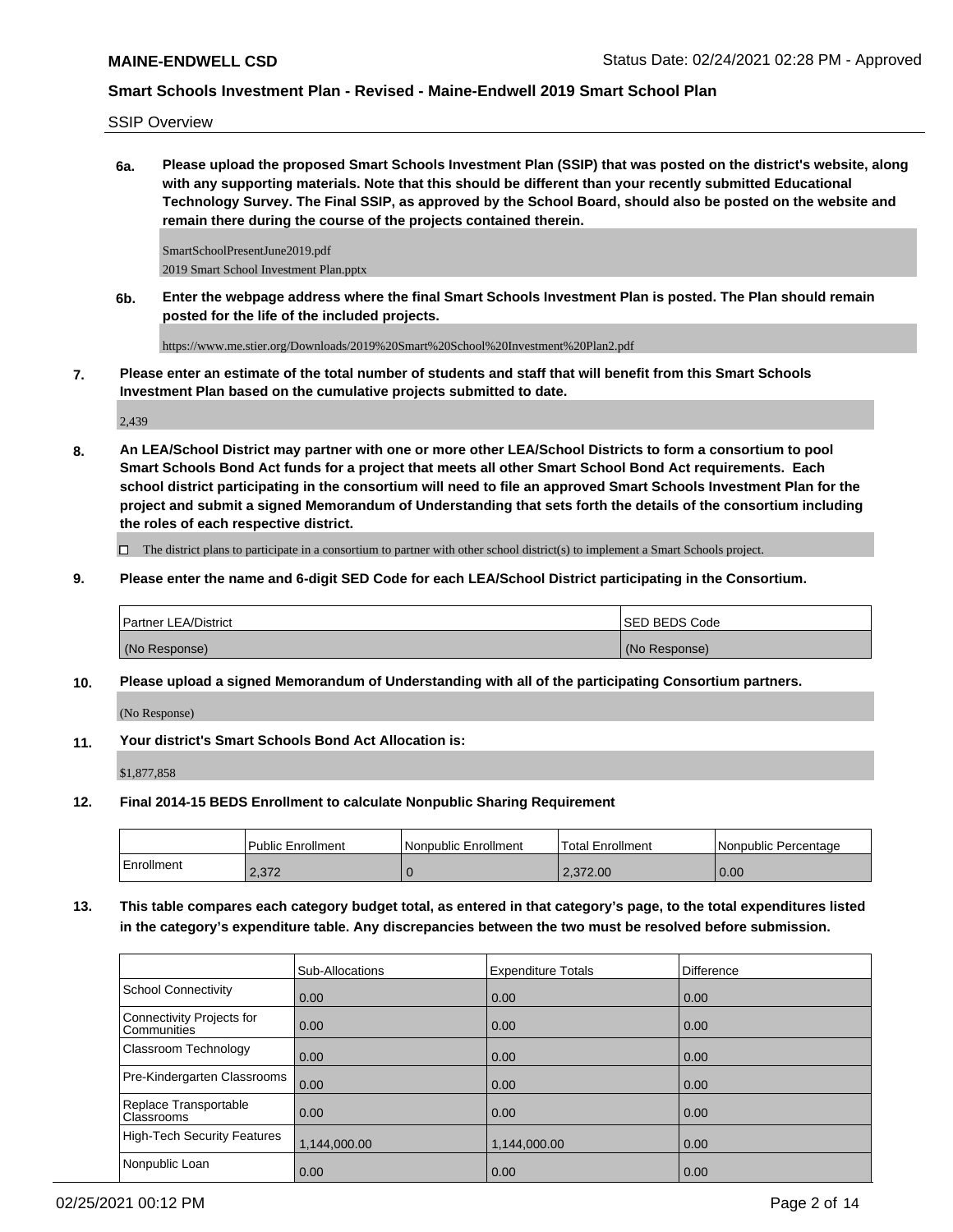SSIP Overview

|         | <b>Sub-Allocations</b> | Expenditure Totals | <b>Difference</b> |
|---------|------------------------|--------------------|-------------------|
| Totals: | 1.144.000              | 1.144.000          |                   |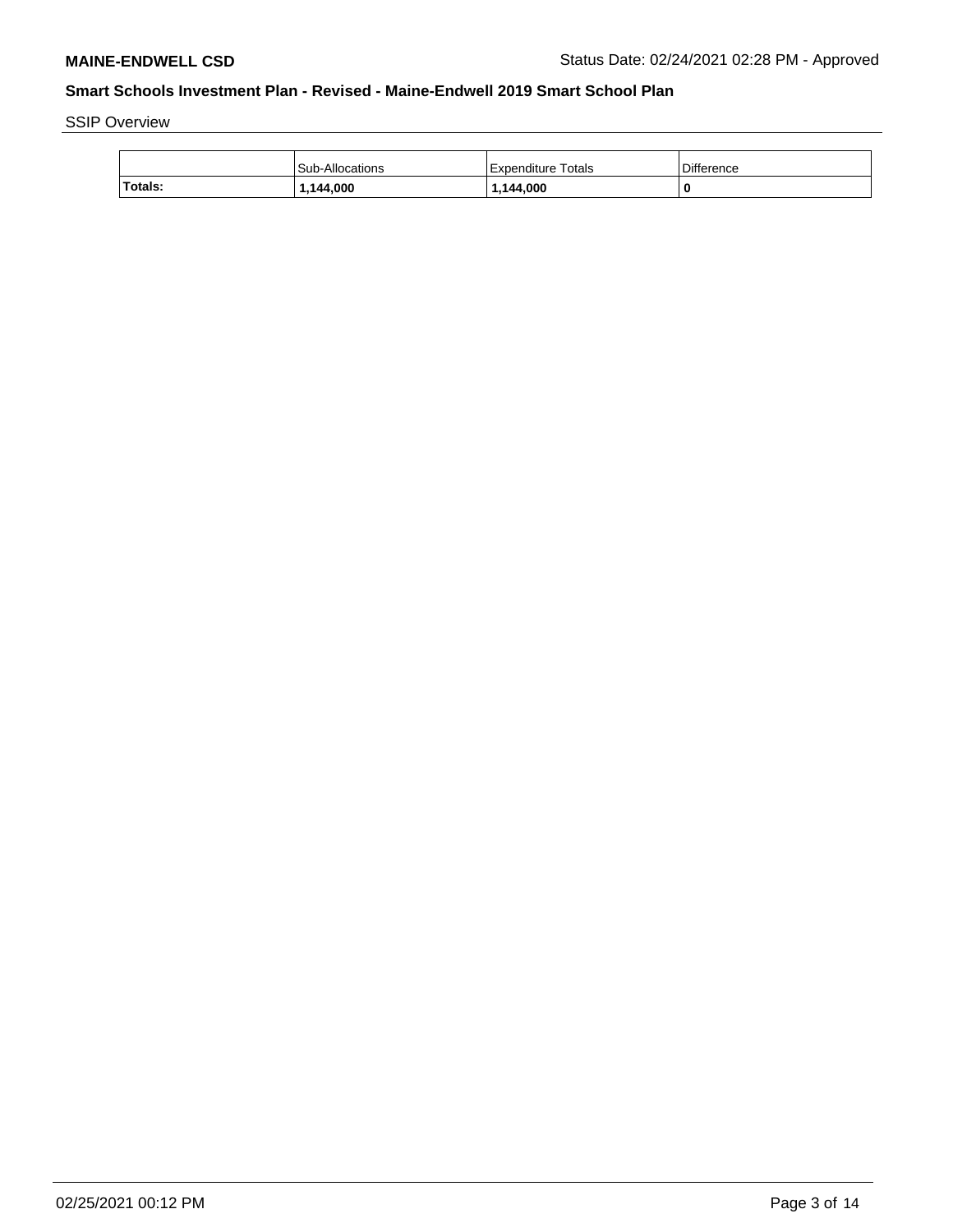School Connectivity

- **1. In order for students and faculty to receive the maximum benefit from the technology made available under the Smart Schools Bond Act, their school buildings must possess sufficient connectivity infrastructure to ensure that devices can be used during the school day. Smart Schools Investment Plans must demonstrate that:**
	- **• sufficient infrastructure that meets the Federal Communications Commission's 100 Mbps per 1,000 students standard currently exists in the buildings where new devices will be deployed, or**
	- **• is a planned use of a portion of Smart Schools Bond Act funds, or**
	- **• is under development through another funding source.**

**Smart Schools Bond Act funds used for technology infrastructure or classroom technology investments must increase the number of school buildings that meet or exceed the minimum speed standard of 100 Mbps per 1,000 students and staff within 12 months. This standard may be met on either a contracted 24/7 firm service or a "burstable" capability. If the standard is met under the burstable criteria, it must be:**

**1. Specifically codified in a service contract with a provider, and**

**2. Guaranteed to be available to all students and devices as needed, particularly during periods of high demand, such as computer-based testing (CBT) periods.**

**Please describe how your district already meets or is planning to meet this standard within 12 months of plan submission.**

(No Response)

**1a. If a district believes that it will be impossible to meet this standard within 12 months, it may apply for a waiver of this requirement, as described on the Smart Schools website. The waiver must be filed and approved by SED prior to submitting this survey.**

 $\boxtimes$  By checking this box, you are certifying that the school district has an approved waiver of this requirement on file with the New York State Education Department.

**2. Connectivity Speed Calculator (Required). If the district currently meets the required speed, enter "Currently Met" in the last box: Expected Date When Required Speed Will be Met.**

|                  | l Number of     | Required Speed | Current Speed in | Expected Speed  | Expected Date                           |
|------------------|-----------------|----------------|------------------|-----------------|-----------------------------------------|
|                  | <b>Students</b> | In Mbps        | l Mbps           | to be Attained  | When Required                           |
|                  |                 |                |                  |                 | l Within 12 Months ISpeed Will be Met l |
| Calculated Speed | (No Response)   | 0.00           | (No Response)    | l (No Response) | l (No Response)                         |

**3. Describe how you intend to use Smart Schools Bond Act funds for high-speed broadband and/or wireless connectivity projects in school buildings.**

(No Response)

**4. Describe the linkage between the district's District Instructional Technology Plan and how the proposed projects will improve teaching and learning. (There should be a link between your response to this question and your responses to Question 1 in Section IV - NYSED Initiatives Alignment: "Explain how the district use of instructional technology will serve as a part of a comprehensive and sustained effort to support rigorous academic standards attainment and performance improvement for students."** 

**Your answer should also align with your answers to the questions in Section II - Strategic Technology Planning and the associated Action Steps in Section III - Action Plan.)**

(No Response)

**5. If the district wishes to have students and staff access the Internet from wireless devices within the school building, or in close proximity to it, it must first ensure that it has a robust Wi-Fi network in place that has sufficient bandwidth to meet user demand.**

**Please describe how you have quantified this demand and how you plan to meet this demand.**

(No Response)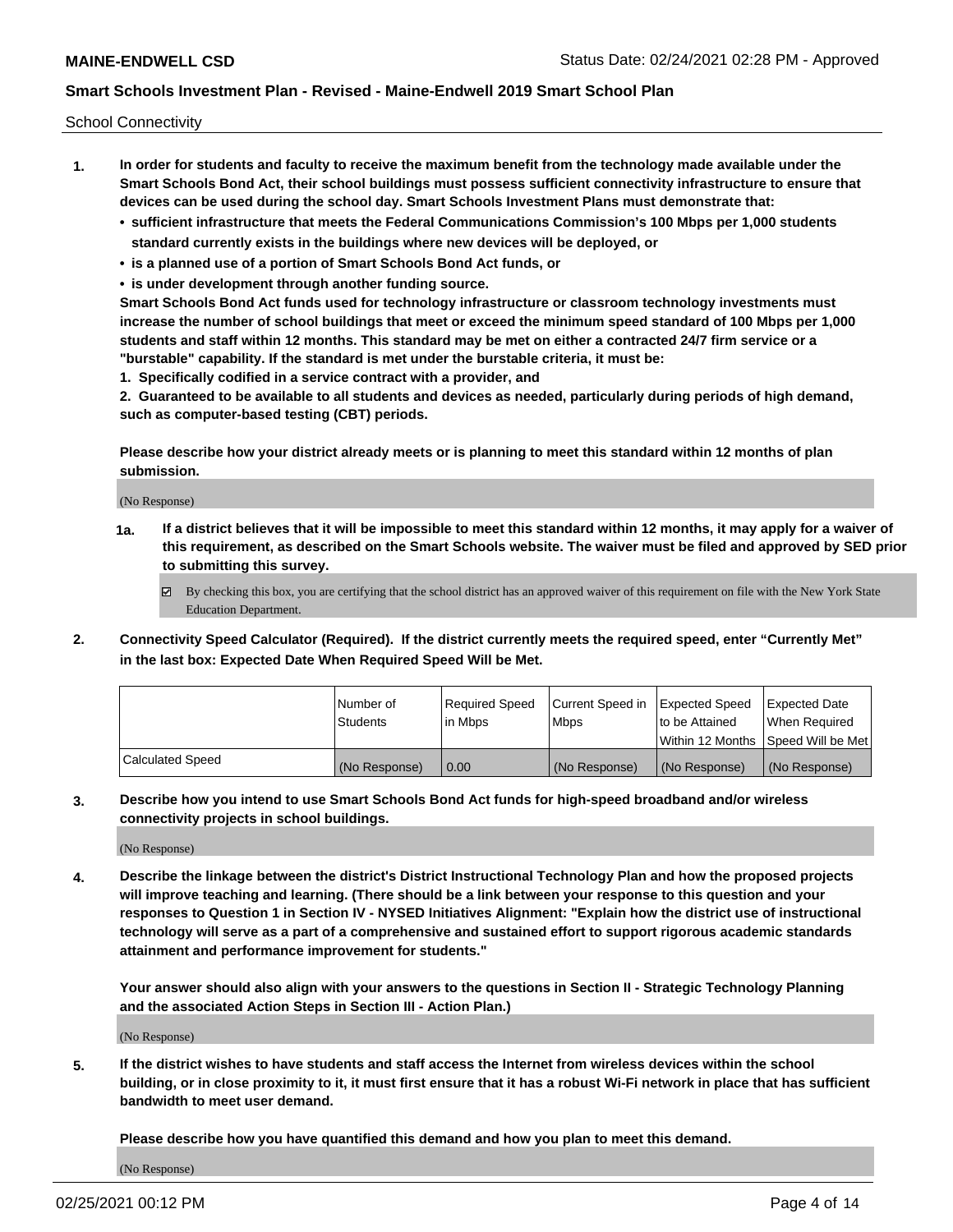School Connectivity

**6. Smart Schools plans with any expenditures in the School Connectivity category require a project number from the Office of Facilities Planning. Districts must submit an SSBA LOI and receive project numbers prior to submitting the SSIP. As indicated on the LOI, some projects may be eligible for a streamlined review and will not require a building permit.**

**Please indicate on a separate row each project number given to you by the Office of Facilities Planning.**

| Project Number |  |
|----------------|--|
| (No Response)  |  |

**7. Certain high-tech security and connectivity infrastructure projects may be eligible for an expedited review process as determined by the Office of Facilities Planning.**

### **Was your project deemed eligible for streamlined review?**

(No Response)

## **8. Include the name and license number of the architect or engineer of record.**

| Name          | License Number |
|---------------|----------------|
| (No Response) | (No Response)  |

## **9. Public Expenditures – Loanable (Counts toward the nonpublic loan calculation)**

| Select the allowable expenditure type.<br>Repeat to add another item under each type. | <b>PUBLIC</b> Items to be<br>l Purchased | Quantity           | Cost Per Item    | <b>Total Cost</b> |
|---------------------------------------------------------------------------------------|------------------------------------------|--------------------|------------------|-------------------|
| (No Response)                                                                         | (No Response)                            | l (No<br>Response) | (No<br>Response) | $\overline{0.00}$ |
|                                                                                       |                                          | O                  | 0.00             |                   |

## **10. Public Expenditures – Non-Loanable (Does not count toward nonpublic loan calculation)**

| Select the allowable expenditure<br>type.<br>Repeat to add another item under<br>each type. | <b>PUBLIC</b> Items to be purchased | Quantity      | Cost per Item | <b>Total Cost</b> |
|---------------------------------------------------------------------------------------------|-------------------------------------|---------------|---------------|-------------------|
| (No Response)                                                                               | (No Response)                       | (No Response) | (No Response) | 0.00              |
|                                                                                             |                                     |               | 0.00          |                   |

#### **11. Final 2014-15 BEDS Enrollment to calculate Nonpublic Sharing Requirement (no changes allowed.)**

|            | Public Enrollment | l Nonpublic Enrollment | <b>Total Enrollment</b> | Nonpublic Percentage |
|------------|-------------------|------------------------|-------------------------|----------------------|
| Enrollment | 2.372             |                        | 2.372.00                | 0.00                 |

#### **12. Total Public Budget - Loanable (Counts toward the nonpublic loan calculation)**

|                                                      | Public Allocations | <b>Estimated Nonpublic Loan</b><br>Amount | Estimated Total Sub-Allocations |
|------------------------------------------------------|--------------------|-------------------------------------------|---------------------------------|
| Network/Access Costs                                 | (No Response)      | 0.00                                      | 0.00                            |
| School Internal Connections and<br><b>Components</b> | (No Response)      | 0.00                                      | 0.00                            |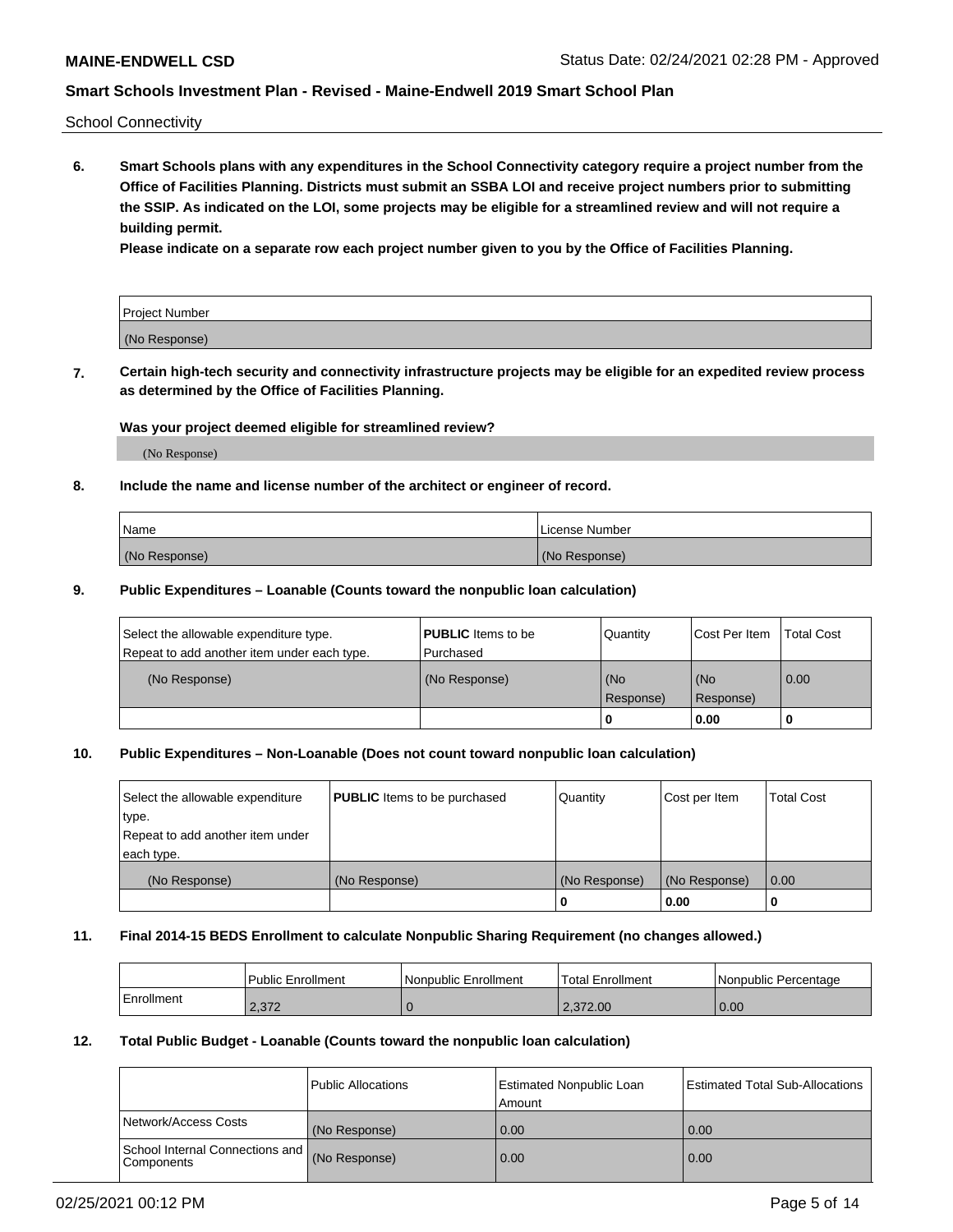School Connectivity

|              | <b>Public Allocations</b> | <b>Estimated Nonpublic Loan</b><br>l Amount | <b>Estimated Total Sub-Allocations</b> |
|--------------|---------------------------|---------------------------------------------|----------------------------------------|
| <b>Other</b> | (No Response)             | 0.00                                        | 0.00                                   |
| Totals:      | 0.00                      | 0                                           | ш                                      |

# **13. Total Public Budget – Non-Loanable (Does not count toward the nonpublic loan calculation)**

|                                                   | Sub-<br>Allocation |
|---------------------------------------------------|--------------------|
|                                                   |                    |
| Network/Access Costs                              | (No Response)      |
| <b>Outside Plant Costs</b>                        | (No Response)      |
| <b>School Internal Connections and Components</b> | (No Response)      |
| Professional Services                             | (No Response)      |
| Testing                                           | (No Response)      |
| <b>Other Upfront Costs</b>                        | (No Response)      |
| <b>Other Costs</b>                                | (No Response)      |
| <b>Totals:</b>                                    | 0.00               |

# **14. School Connectivity Totals**

|                          | Total Sub-Allocations |
|--------------------------|-----------------------|
| Total Loanable Items     | 0.00                  |
| Total Non-Ioanable Items | 0.00                  |
| Totals:                  | 0                     |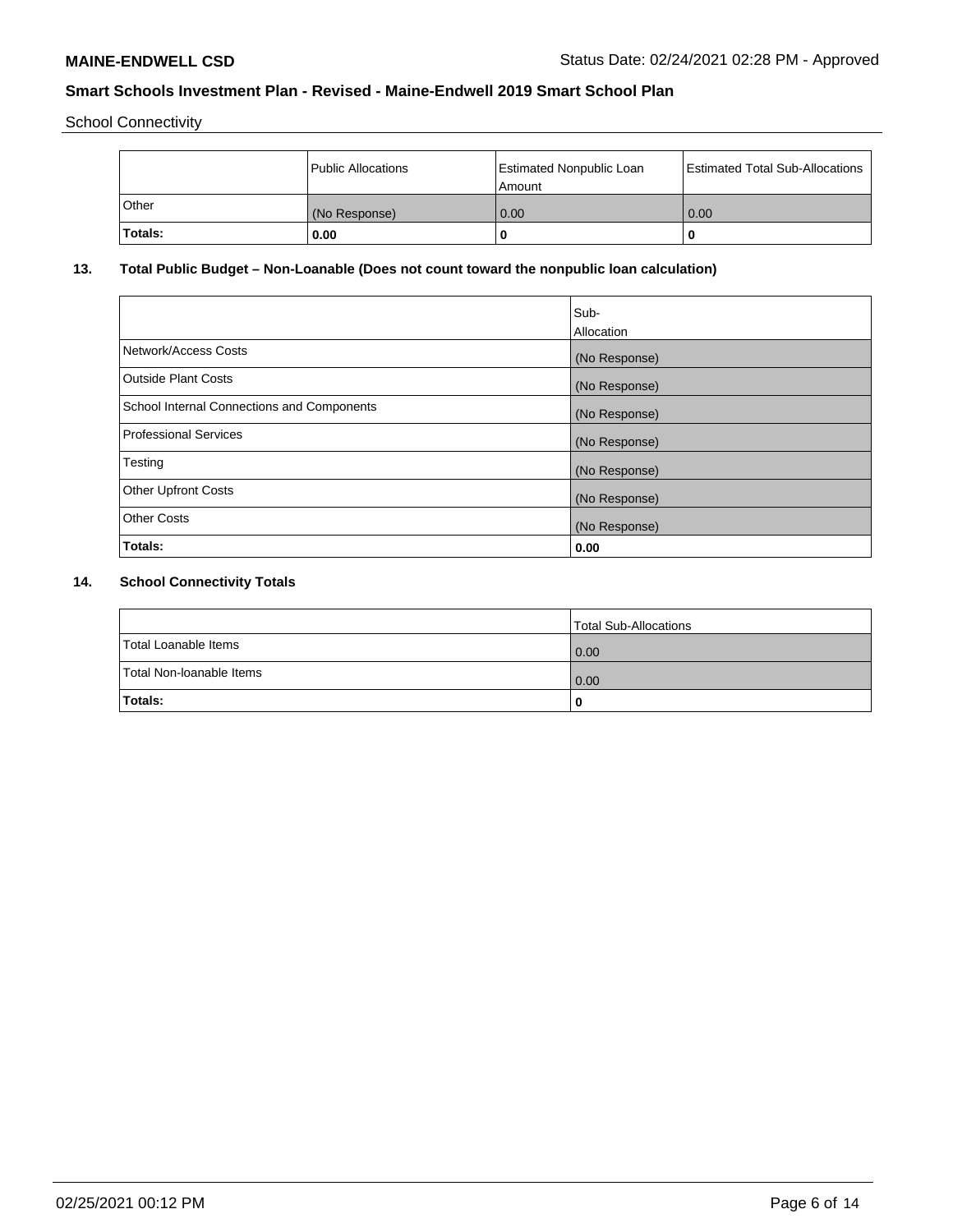Community Connectivity (Broadband and Wireless)

**1. Describe how you intend to use Smart Schools Bond Act funds for high-speed broadband and/or wireless connectivity projects in the community.**

(No Response)

**2. Please describe how the proposed project(s) will promote student achievement and increase student and/or staff access to the Internet in a manner that enhances student learning and/or instruction outside of the school day and/or school building.**

(No Response)

**3. Community connectivity projects must comply with all the necessary local building codes and regulations (building and related permits are not required prior to plan submission).**

 $\Box$  I certify that we will comply with all the necessary local building codes and regulations.

**4. Please describe the physical location of the proposed investment.**

(No Response)

**5. Please provide the initial list of partners participating in the Community Connectivity Broadband Project, along with their Federal Tax Identification (Employer Identification) number.**

| <b>Project Partners</b> | Federal ID#   |
|-------------------------|---------------|
| (No Response)           | (No Response) |

**6. Please detail the type, quantity, per unit cost and total cost of the eligible items under each sub-category.**

| Select the allowable expenditure | Item to be purchased | Quantity      | Cost per Item | <b>Total Cost</b> |
|----------------------------------|----------------------|---------------|---------------|-------------------|
| type.                            |                      |               |               |                   |
| Repeat to add another item under |                      |               |               |                   |
| each type.                       |                      |               |               |                   |
| (No Response)                    | (No Response)        | (No Response) | (No Response) | 0.00              |
|                                  |                      | o             | 0.00          |                   |

**7. If you are submitting an allocation for Community Connectivity, complete this table.**

**Note that the calculated Total at the bottom of the table must equal the Total allocation for this category that you entered in the SSIP Overview overall budget.**

|                                    | Sub-Allocation |
|------------------------------------|----------------|
| Network/Access Costs               | (No Response)  |
| Outside Plant Costs                | (No Response)  |
| <b>Tower Costs</b>                 | (No Response)  |
| <b>Customer Premises Equipment</b> | (No Response)  |
| <b>Professional Services</b>       | (No Response)  |
| Testing                            | (No Response)  |
| <b>Other Upfront Costs</b>         | (No Response)  |
| <b>Other Costs</b>                 | (No Response)  |
| Totals:                            | 0.00           |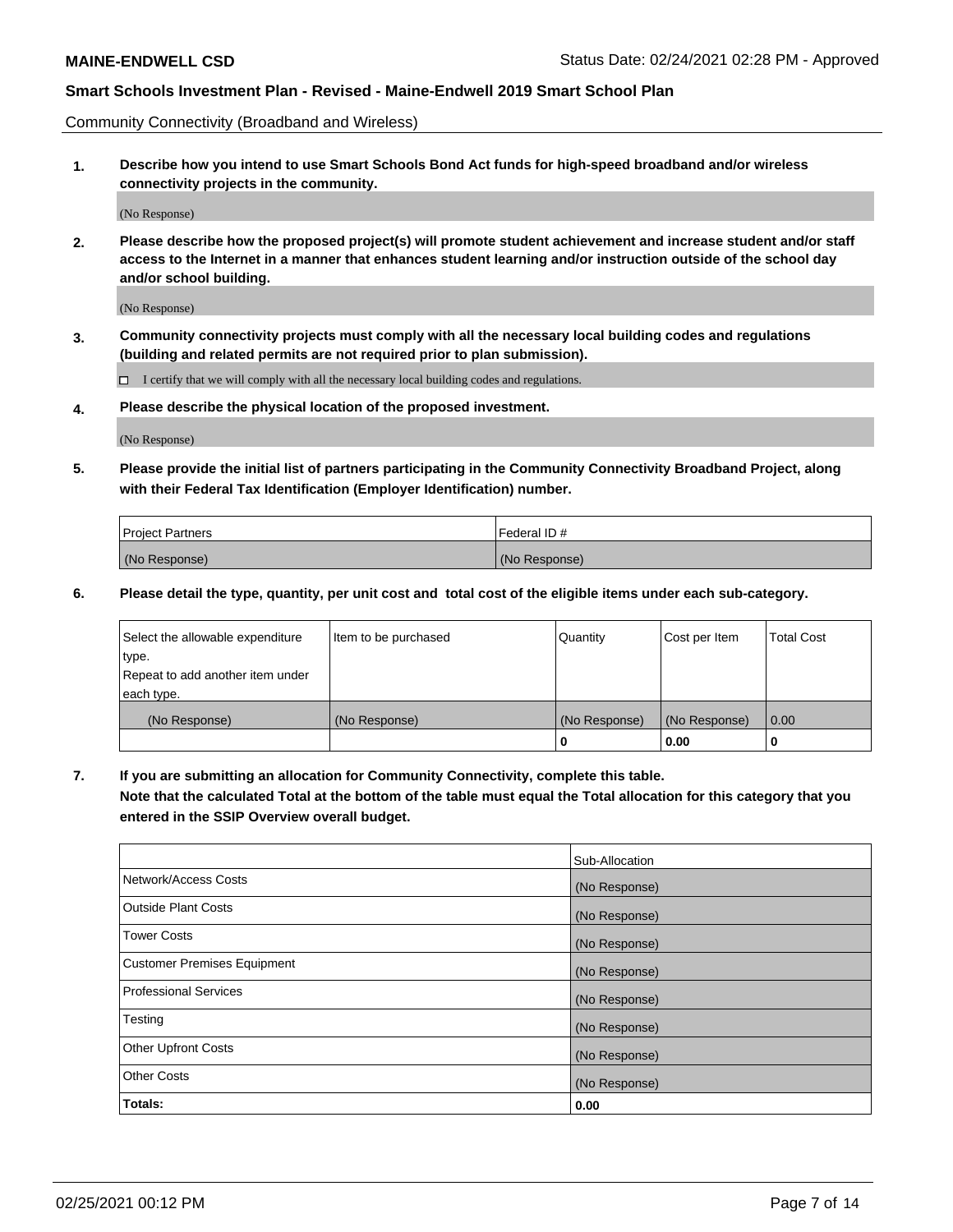## Classroom Learning Technology

**1. In order for students and faculty to receive the maximum benefit from the technology made available under the Smart Schools Bond Act, their school buildings must possess sufficient connectivity infrastructure to ensure that devices can be used during the school day. Smart Schools Investment Plans must demonstrate that sufficient infrastructure that meets the Federal Communications Commission's 100 Mbps per 1,000 students standard currently exists in the buildings where new devices will be deployed, or is a planned use of a portion of Smart Schools Bond Act funds, or is under development through another funding source. Smart Schools Bond Act funds used for technology infrastructure or classroom technology investments must increase the number of school buildings that meet or exceed the minimum speed standard of 100 Mbps per 1,000 students and staff within 12 months. This standard may be met on either a contracted 24/7 firm service or a**

- **"burstable" capability. If the standard is met under the burstable criteria, it must be:**
- **1. Specifically codified in a service contract with a provider, and**

**2. Guaranteed to be available to all students and devices as needed, particularly during periods of high demand, such as computer-based testing (CBT) periods.**

**Please describe how your district already meets or is planning to meet this standard within 12 months of plan submission.**

(No Response)

- **1a. If a district believes that it will be impossible to meet this standard within 12 months, it may apply for a waiver of this requirement, as described on the Smart Schools website. The waiver must be filed and approved by SED prior to submitting this survey.**
	- By checking this box, you are certifying that the school district has an approved waiver of this requirement on file with the New York State Education Department.
- **2. Connectivity Speed Calculator (Required). If the district currently meets the required speed, enter "Currently Met" in the last box: Expected Date When Required Speed Will be Met.**

|                         | Number of     | Required Speed | Current Speed in | Expected Speed | <b>Expected Date</b>                 |
|-------------------------|---------------|----------------|------------------|----------------|--------------------------------------|
|                         | Students      | l in Mbps      | <b>Mbps</b>      | to be Attained | When Reauired                        |
|                         |               |                |                  |                | Within 12 Months 1Speed Will be Met1 |
| <b>Calculated Speed</b> | (No Response) | 0.00           | (No Response)    | (No Response)  | (No Response)                        |

**3. If the district wishes to have students and staff access the Internet from wireless devices within the school building, or in close proximity to it, it must first ensure that it has a robust Wi-Fi network in place that has sufficient bandwidth to meet user demand.**

**Please describe how you have quantified this demand and how you plan to meet this demand.**

(No Response)

**4. All New York State public school districts are required to complete and submit an Instructional Technology Plan survey to the New York State Education Department in compliance with Section 753 of the Education Law and per Part 100.12 of the Commissioner's Regulations.**

**Districts that include educational technology purchases as part of their Smart Schools Investment Plan must have a submitted and approved Instructional Technology Plan survey on file with the New York State Education Department.**

- By checking this box, you are certifying that the school district has an approved Instructional Technology Plan survey on file with the New York State Education Department.
- **5. Describe the devices you intend to purchase and their compatibility with existing or planned platforms or systems. Specifically address the adequacy of each facility's electrical, HVAC and other infrastructure necessary to install and support the operation of the planned technology.**

(No Response)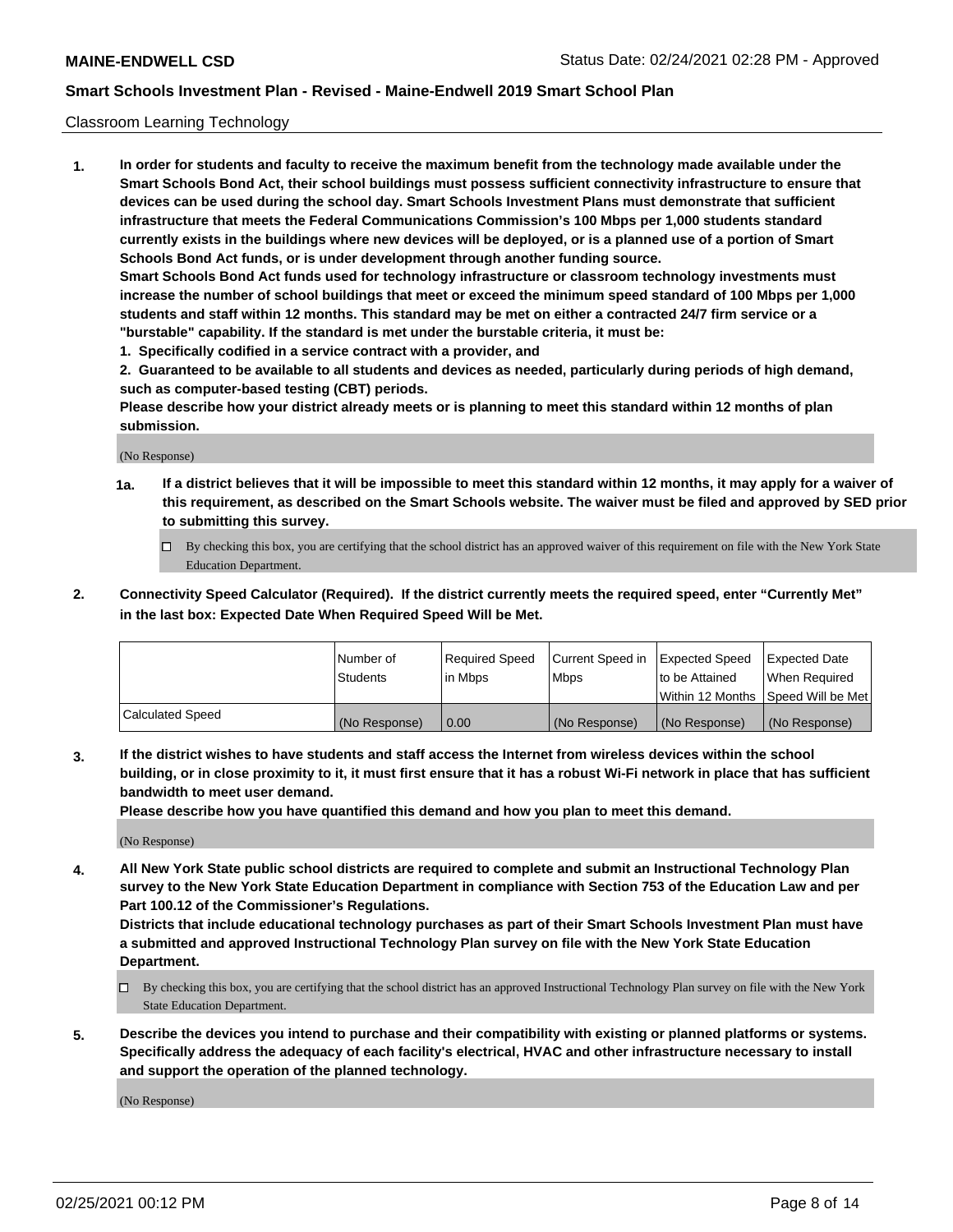## Classroom Learning Technology

- **6. Describe how the proposed technology purchases will:**
	- **> enhance differentiated instruction;**
	- **> expand student learning inside and outside the classroom;**
	- **> benefit students with disabilities and English language learners; and**
	- **> contribute to the reduction of other learning gaps that have been identified within the district.**

**The expectation is that districts will place a priority on addressing the needs of students who struggle to succeed in a rigorous curriculum. Responses in this section should specifically address this concern and align with the district's Instructional Technology Plan (in particular Question 2 of E. Curriculum and Instruction: "Does the district's instructional technology plan address the needs of students with disabilities to ensure equitable access to instruction, materials and assessments?" and Question 3 of the same section: "Does the district's instructional technology plan address the provision of assistive technology specifically for students with disabilities to ensure access to and participation in the general curriculum?")**

**In addition, describe how the district ensures equitable access to instruction, materials and assessments and participation in the general curriculum for both SWD and English Language Learners/Multilingual Learners (ELL/MLL) students.**

(No Response)

**7. Where appropriate, describe how the proposed technology purchases will enhance ongoing communication with parents and other stakeholders and help the district facilitate technology-based regional partnerships, including distance learning and other efforts.**

(No Response)

**8. Describe the district's plan to provide professional development to ensure that administrators, teachers and staff can employ the technology purchased to enhance instruction successfully.**

**Note: This response should be aligned and expanded upon in accordance with your district's response to Question 1 of F. Professional Development of your Instructional Technology Plan: "Please provide a summary of professional development offered to teachers and staff, for the time period covered by this plan, to support technology to enhance teaching and learning. Please include topics, audience and method of delivery within your summary."**

(No Response)

- **9. Districts must contact one of the SUNY/CUNY teacher preparation programs listed on the document on the left side of the page that supplies the largest number of the district's new teachers to request advice on innovative uses and best practices at the intersection of pedagogy and educational technology.**
	- By checking this box, you certify that you have contacted the SUNY/CUNY teacher preparation program that supplies the largest number of your new teachers to request advice on these issues.
	- **9a. Please enter the name of the SUNY or CUNY Institution that you contacted.**

(No Response)

**9b. Enter the primary Institution phone number.**

(No Response)

**9c. Enter the name of the contact person with whom you consulted and/or will be collaborating with on innovative uses of technology and best practices.**

(No Response)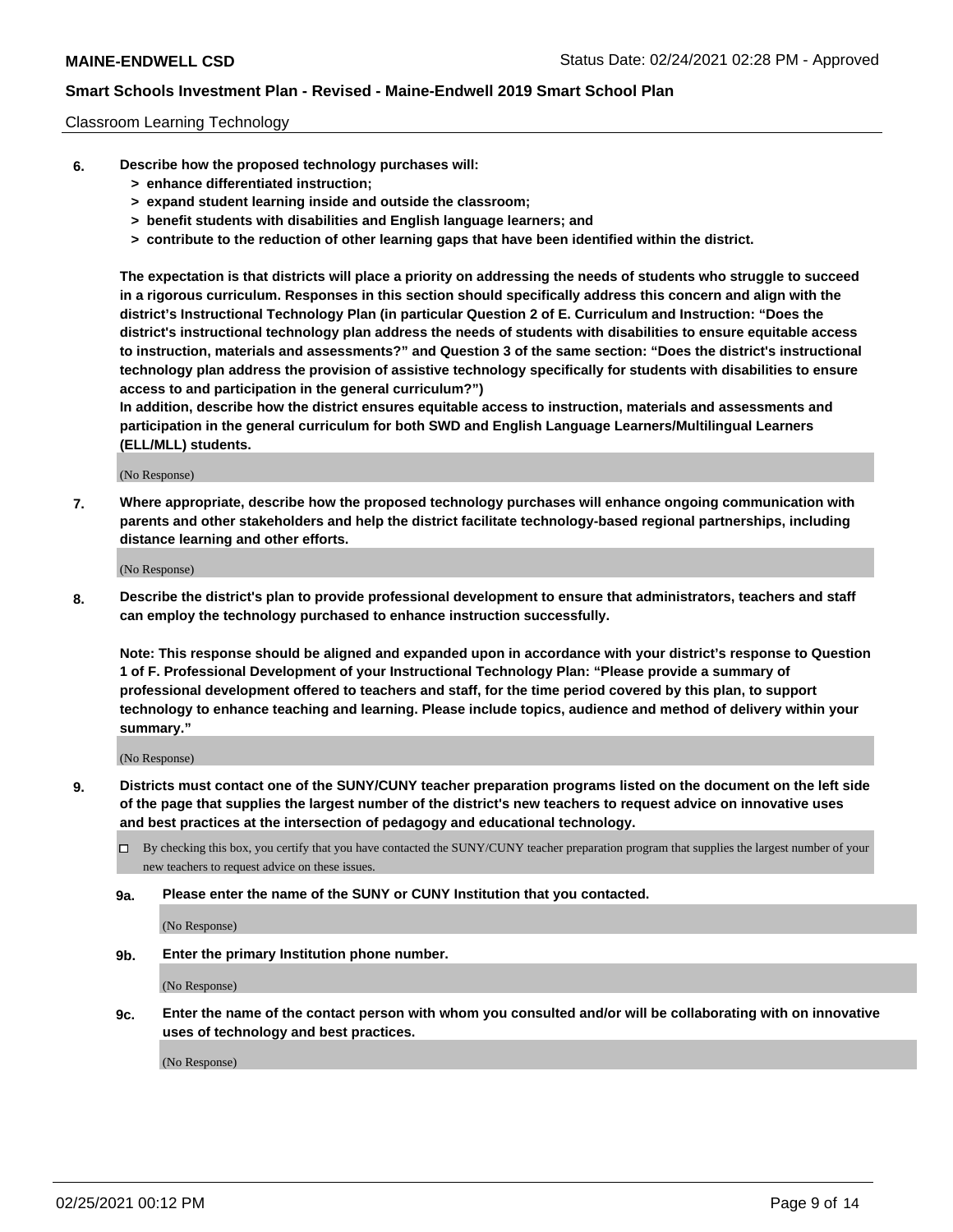## Classroom Learning Technology

**10. To ensure the sustainability of technology purchases made with Smart Schools funds, districts must demonstrate a long-term plan to maintain and replace technology purchases supported by Smart Schools Bond Act funds. This sustainability plan shall demonstrate a district's capacity to support recurring costs of use that are ineligible for Smart Schools Bond Act funding such as device maintenance, technical support, Internet and wireless fees, maintenance of hotspots, staff professional development, building maintenance and the replacement of incidental items. Further, such a sustainability plan shall include a long-term plan for the replacement of purchased devices and equipment at the end of their useful life with other funding sources.**

 $\Box$  By checking this box, you certify that the district has a sustainability plan as described above.

**11. Districts must ensure that devices purchased with Smart Schools Bond funds will be distributed, prepared for use, maintained and supported appropriately. Districts must maintain detailed device inventories in accordance with generally accepted accounting principles.**

By checking this box, you certify that the district has a distribution and inventory management plan and system in place.

#### **12. Please detail the type, quantity, per unit cost and total cost of the eligible items under each sub-category.**

| Select the allowable expenditure<br>type.<br>Repeat to add another item under | Item to be Purchased | Quantity      | Cost per Item | <b>Total Cost</b> |
|-------------------------------------------------------------------------------|----------------------|---------------|---------------|-------------------|
| each type.<br>(No Response)                                                   | (No Response)        | (No Response) | (No Response) | 0.00              |
|                                                                               |                      | 0             | 0.00          |                   |

### **13. Final 2014-15 BEDS Enrollment to calculate Nonpublic Sharing Requirement (no changes allowed.)**

|            | l Public Enrollment | <b>INonpublic Enrollment</b> | <b>Total Enrollment</b> | Nonpublic<br>l Percentage |
|------------|---------------------|------------------------------|-------------------------|---------------------------|
| Enrollment | 2.372               |                              | 2.372.00                | 0.00                      |

## **14. If you are submitting an allocation for Classroom Learning Technology complete this table.**

|                         | Public School Sub-Allocation | <b>Estimated Nonpublic Loan</b><br>Amount<br>(Based on Percentage Above) | Estimated Total Public and<br>Nonpublic Sub-Allocation |
|-------------------------|------------------------------|--------------------------------------------------------------------------|--------------------------------------------------------|
| Interactive Whiteboards | (No Response)                | 0.00                                                                     | 0.00                                                   |
| Computer Servers        | (No Response)                | 0.00                                                                     | 0.00                                                   |
| Desktop Computers       | (No Response)                | 0.00                                                                     | 0.00                                                   |
| <b>Laptop Computers</b> | (No Response)                | 0.00                                                                     | 0.00                                                   |
| <b>Tablet Computers</b> | (No Response)                | 0.00                                                                     | 0.00                                                   |
| Other Costs             | (No Response)                | 0.00                                                                     | 0.00                                                   |
| Totals:                 | 0.00                         | 0                                                                        | 0                                                      |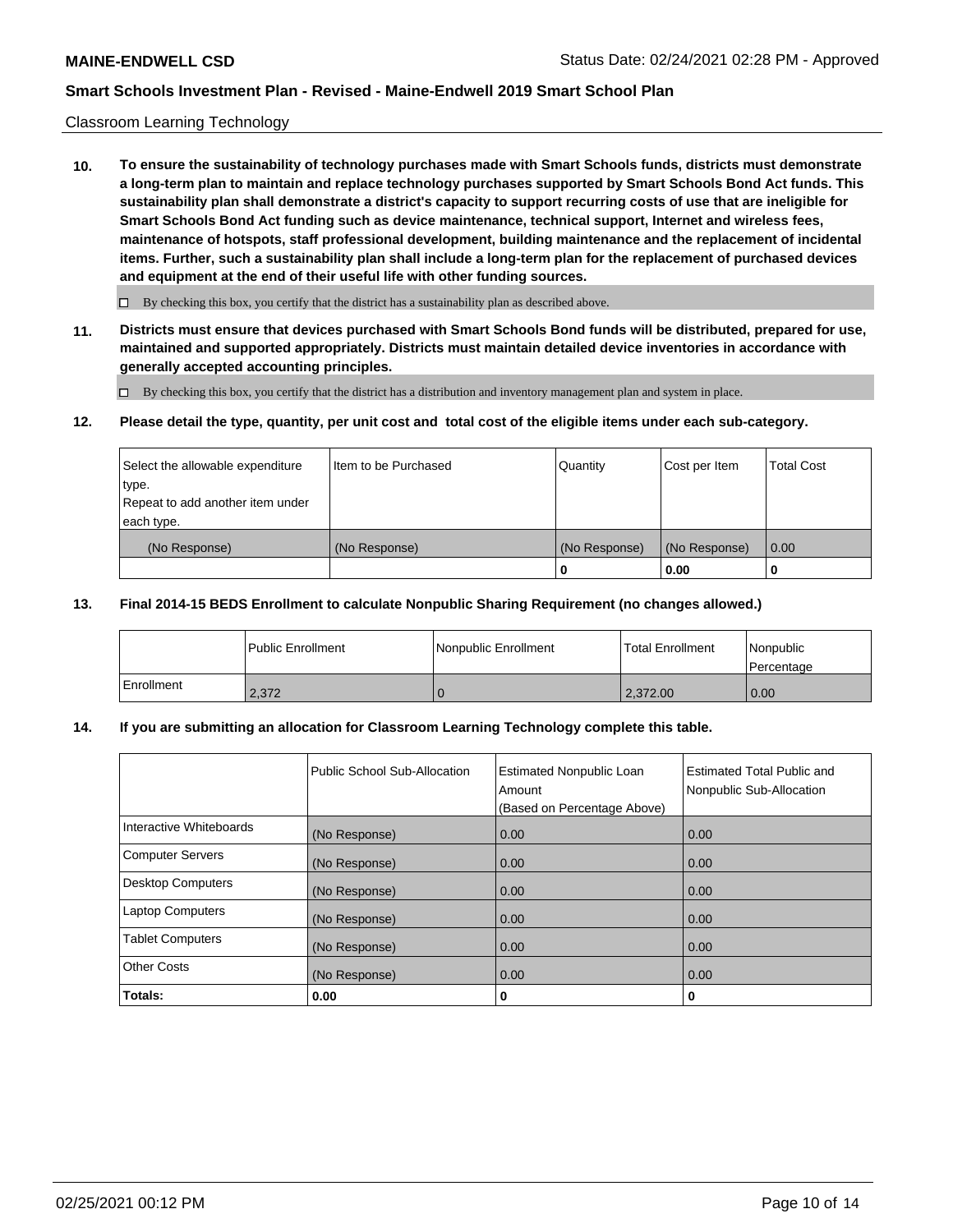## Pre-Kindergarten Classrooms

**1. Provide information regarding how and where the district is currently serving pre-kindergarten students and justify the need for additional space with enrollment projections over 3 years.**

(No Response)

- **2. Describe the district's plan to construct, enhance or modernize education facilities to accommodate prekindergarten programs. Such plans must include:**
	- **Specific descriptions of what the district intends to do to each space;**
	- **An affirmation that new pre-kindergarten classrooms will contain a minimum of 900 square feet per classroom;**
	- **The number of classrooms involved;**
	- **The approximate construction costs per classroom; and**
	- **Confirmation that the space is district-owned or has a long-term lease that exceeds the probable useful life of the improvements.**

(No Response)

**3. Smart Schools Bond Act funds may only be used for capital construction costs. Describe the type and amount of additional funds that will be required to support ineligible ongoing costs (e.g. instruction, supplies) associated with any additional pre-kindergarten classrooms that the district plans to add.**

(No Response)

**4. All plans and specifications for the erection, repair, enlargement or remodeling of school buildings in any public school district in the State must be reviewed and approved by the Commissioner. Districts that plan capital projects using their Smart Schools Bond Act funds will undergo a Preliminary Review Process by the Office of Facilities Planning.**

**Please indicate on a separate row each project number given to you by the Office of Facilities Planning.**

| Project Number |  |
|----------------|--|
| (No Response)  |  |
|                |  |

**5. Please detail the type, quantity, per unit cost and total cost of the eligible items under each sub-category.**

| Select the allowable expenditure | Item to be purchased | Quantity      | Cost per Item | <b>Total Cost</b> |
|----------------------------------|----------------------|---------------|---------------|-------------------|
| type.                            |                      |               |               |                   |
| Repeat to add another item under |                      |               |               |                   |
| each type.                       |                      |               |               |                   |
| (No Response)                    | (No Response)        | (No Response) | (No Response) | 0.00              |
|                                  |                      | U             | 0.00          |                   |

**6. If you have made an allocation for Pre-Kindergarten Classrooms, complete this table. Note that the calculated Total at the bottom of the table must equal the Total allocation for this category that you entered in the SSIP Overview overall budget.**

|                                          | Sub-Allocation |
|------------------------------------------|----------------|
| Construct Pre-K Classrooms               | (No Response)  |
| Enhance/Modernize Educational Facilities | (No Response)  |
| <b>Other Costs</b>                       | (No Response)  |
| Totals:                                  | 0.00           |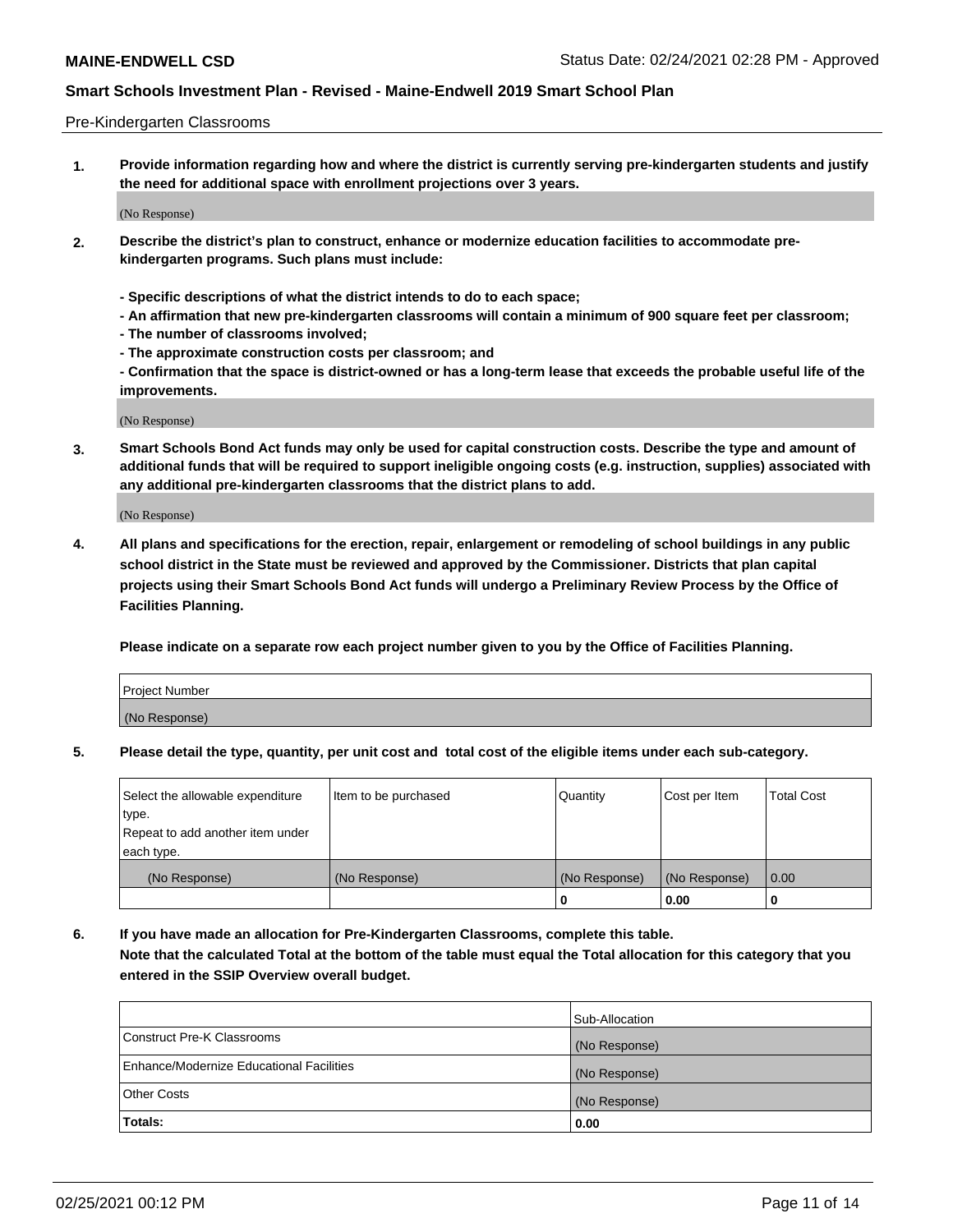Replace Transportable Classrooms

**1. Describe the district's plan to construct, enhance or modernize education facilities to provide high-quality instructional space by replacing transportable classrooms.**

(No Response)

**2. All plans and specifications for the erection, repair, enlargement or remodeling of school buildings in any public school district in the State must be reviewed and approved by the Commissioner. Districts that plan capital projects using their Smart Schools Bond Act funds will undergo a Preliminary Review Process by the Office of Facilities Planning.**

**Please indicate on a separate row each project number given to you by the Office of Facilities Planning.**

| Project Number |  |
|----------------|--|
|                |  |
|                |  |
|                |  |
| (No Response)  |  |
|                |  |
|                |  |

**3. For large projects that seek to blend Smart Schools Bond Act dollars with other funds, please note that Smart Schools Bond Act funds can be allocated on a pro rata basis depending on the number of new classrooms built that directly replace transportable classroom units.**

**If a district seeks to blend Smart Schools Bond Act dollars with other funds describe below what other funds are being used and what portion of the money will be Smart Schools Bond Act funds.**

(No Response)

**4. Please detail the type, quantity, per unit cost and total cost of the eligible items under each sub-category.**

| Select the allowable expenditure | Item to be purchased | Quantity      | Cost per Item | Total Cost |
|----------------------------------|----------------------|---------------|---------------|------------|
| ∣type.                           |                      |               |               |            |
| Repeat to add another item under |                      |               |               |            |
| each type.                       |                      |               |               |            |
| (No Response)                    | (No Response)        | (No Response) | (No Response) | 0.00       |
|                                  |                      | u             | 0.00          |            |

**5. If you have made an allocation for Replace Transportable Classrooms, complete this table. Note that the calculated Total at the bottom of the table must equal the Total allocation for this category that you entered in the SSIP Overview overall budget.**

|                                                | Sub-Allocation |
|------------------------------------------------|----------------|
| Construct New Instructional Space              | (No Response)  |
| Enhance/Modernize Existing Instructional Space | (No Response)  |
| <b>Other Costs</b>                             | (No Response)  |
| Totals:                                        | 0.00           |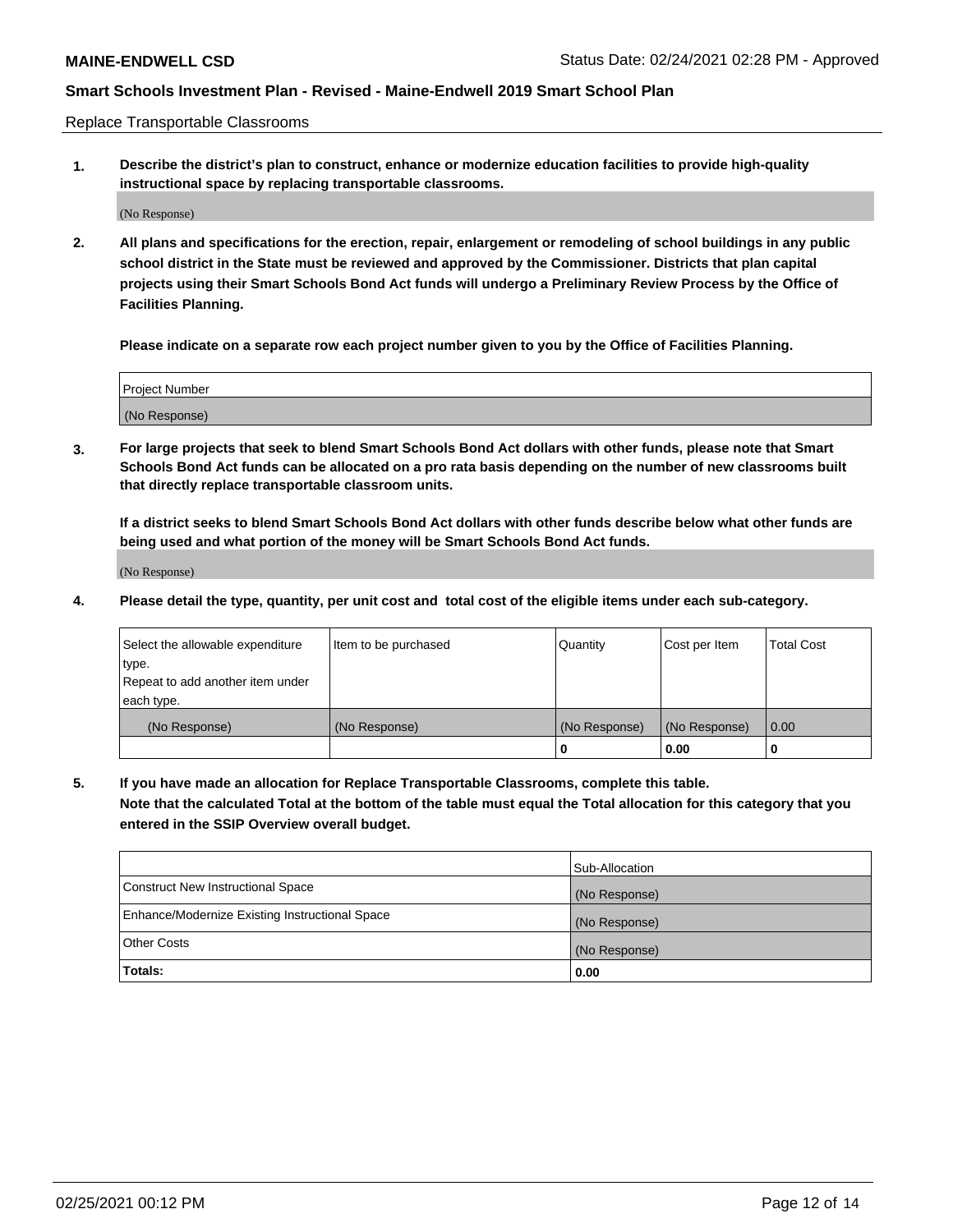## High-Tech Security Features

## **1. Describe how you intend to use Smart Schools Bond Act funds to install high-tech security features in school buildings and on school campuses.**

The Smart Schools Bond Act funds with be used to improve security at the Homer Brink Elementary School. Currently there is a small secure vestibule that is very remote from the main office. This project will include an addition to the building that will create a new large secure vestibule and a new main office. The larger secure vestibule will allow visitors to be housed in the secure vestibule rather than allowing them to enter the building if they do not need to do so. The new main office will be directly adjacent to the secure vestibule which will allow for easy check-in and monitoring of visitors. The proposed main office location which includes the principal's office will also allow for improved monitoring of the exterior entry of the building.

**2. All plans and specifications for the erection, repair, enlargement or remodeling of school buildings in any public school district in the State must be reviewed and approved by the Commissioner. Smart Schools plans with any expenditures in the High-Tech Security category require a project number from the Office of Facilities Planning. Districts must submit an SSBA LOI and receive project numbers prior to submitting the SSIP. As indicated on the LOI, some projects may be eligible for a streamlined review and will not require a building permit. Please indicate on a separate row each project number given to you by the Office of Facilities Planning.**

| <b>Project Number</b> |  |
|-----------------------|--|
| 031101060001019       |  |

## **3. Was your project deemed eligible for streamlined Review?**

- Yes
- $\boxtimes$  No

## **4. Include the name and license number of the architect or engineer of record.**

| Name                 | License Number |
|----------------------|----------------|
| <b>Steve Thesier</b> | 33513          |

#### **5. Please detail the type, quantity, per unit cost and total cost of the eligible items under each sub-category.**

| Select the allowable expenditure<br>type.<br>Repeat to add another item under<br>each type. | Item to be purchased      | Quantity | Cost per Item | <b>Total Cost</b> |
|---------------------------------------------------------------------------------------------|---------------------------|----------|---------------|-------------------|
| <b>Capital-Intensive Security</b><br>Project                                                | Site work                 |          | 160,000.00    | 160,000.00        |
| <b>Capital-Intensive Security</b><br>Project                                                | Demolition                |          | 20,000.00     | 20,000.00         |
| <b>Capital-Intensive Security</b><br>Project                                                | <b>Building structure</b> |          | 210,000.00    | 210,000.00        |
| <b>Capital-Intensive Security</b><br>Project                                                | <b>Building envelope</b>  |          | 200,000.00    | 200,000.00        |
| <b>Capital-Intensive Security</b><br>Project                                                | Interior partitions       |          | 50,000.00     | 50,000.00         |
| <b>Capital-Intensive Security</b><br>Project                                                | Finishes                  |          | 70,000.00     | 70,000.00         |
| <b>Capital-Intensive Security</b><br>Project                                                | Doors & windows           |          | 130,000.00    | 130,000.00        |